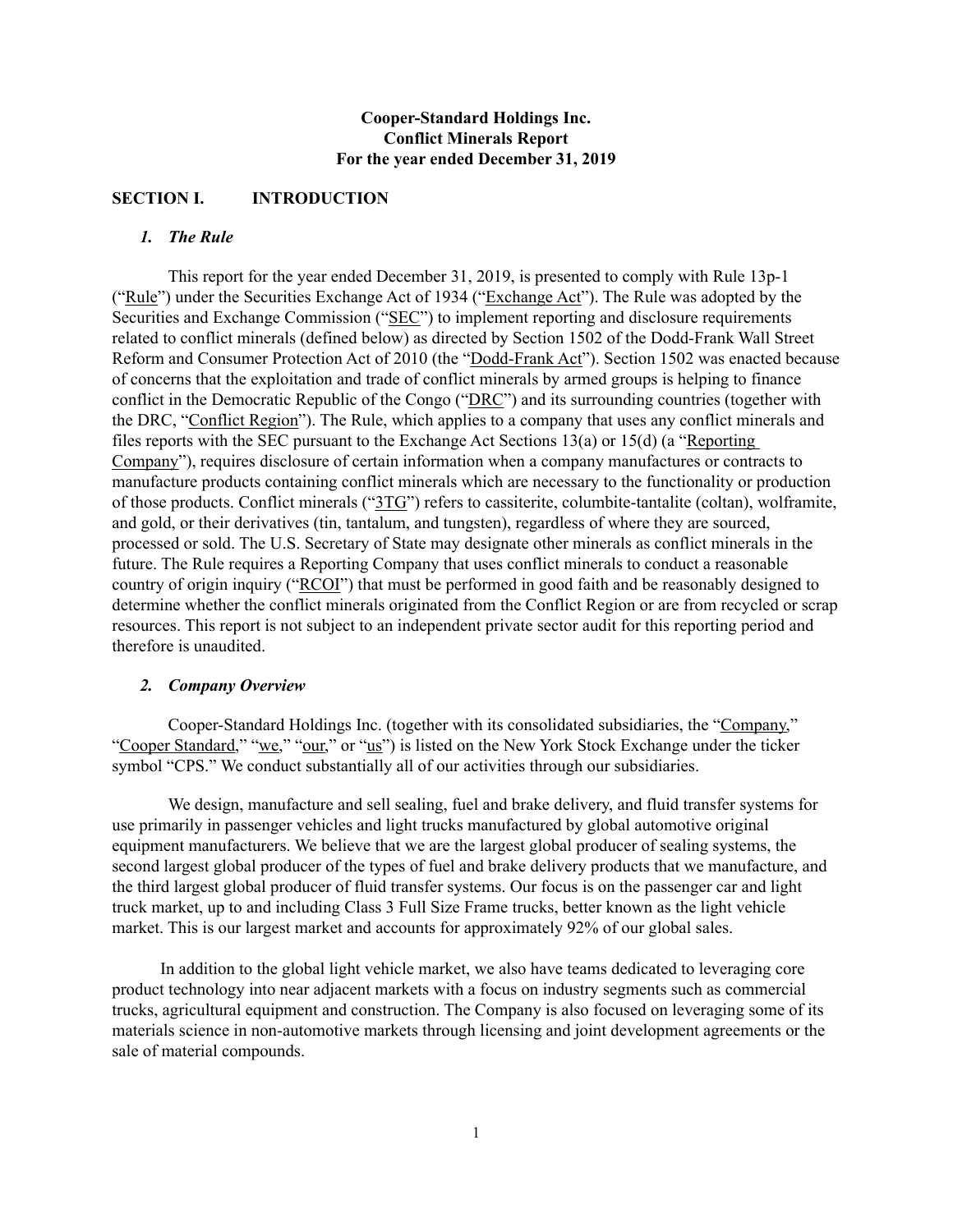#### *3. Conflict Minerals Corporate Policy Statement*

The Company believes in the responsible sourcing of Conflict Minerals. Our goal is to ensure that only conflict free minerals and components are used in the products we buy and manufacture. The Company has adopted a policy in support of these efforts, which is available on our web site at www.cooperstandard.com/conflict-minerals-corporate-policy-statement.

#### *4. Reasonable Country of Origin Inquiry*

The principal raw materials for our business include ethylene propylene diene monomer M-Class rubber ("EPDM") and synthetic rubber, components manufactured from carbon steel, plastic resins and components, carbon black, process oils, components manufactured from aluminum, and natural rubber. Like many downstream companies, we do not directly purchase any 3TG and are many layers removed from the smelter(s) or refiner(s) (" $SORS$ ") used to process them. Due to the fact that we are many tiers removed from the SORs, it is not feasible to trace conflict minerals after smelting since the refined metals enter our supply chain as small parts of various components. Therefore, we must rely on our direct suppliers, who must in turn rely on their suppliers, to gather and report information about the source and chain of custody of 3TG, if any, in the products they supply to us.

Because of our size, the complexity of our products, and the depth, breadth, and constant evolution of our supply chain, we do not believe it is practicable to conduct a survey of all our suppliers. Therefore, we determined that the suppliers whom we reasonably believe represent the highest risk of supplying us with products or components that do or may contain 3TG from the DRC or an adjoining country for the 2019 reporting period (the "in-scope suppliers") are those suppliers of automotive parts or components:

- a. who have reported the presence of one or more conflict minerals in the International Material Data System ("IMDS"); and
- b. the presence of such conflict minerals in their parts could not be attributed strictly to impurities within alloys and/or chemical compounds of 3TG, as determined by a use-case analysis of the data.

Based on the foregoing criteria, we determined that 35 of our direct suppliers are in-scope and that is where we directed our good-faith efforts to determine the country of origin of 3TG in our supply chain. We used the Conflict Minerals Reporting Template ("CMRT"), made available free-of-charge through the Responsible Minerals Initiative ("RMI"), to survey our suppliers. The CMRT is specifically designed to help companies identify 3TG in the supply chain, determine the country of origin, and identify the smelters or refiners used to process 3TG. We believe that surveying in-scope suppliers using the CMRT is a reasonable means of determining whether conflict minerals originated from the Conflict Region or helped finance armed conflict. Based on the results of those questionnaires, we concluded that we could not exclude the possibility that 3TG minerals originated in the Conflict Region and were not from recycled or scrap sources. Therefore, we conducted further due diligence activities described below.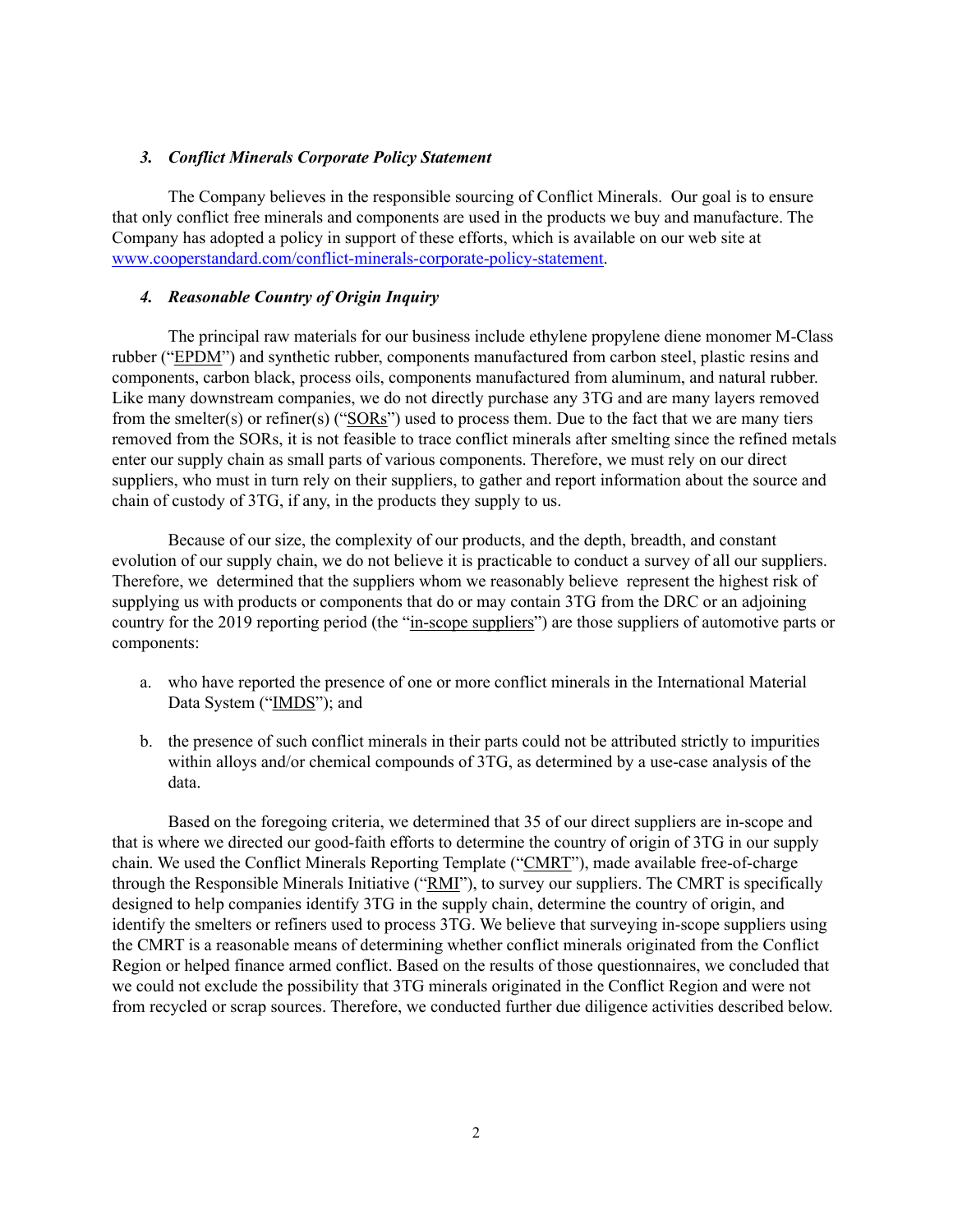## **SECTION II. DUE DILIGENCE PROCESS**

### **A. Design of the Due Diligence Framework**

Our due diligence measures were designed to conform in all material respects with the five-step framework in the Organization for Economic Co-operation and Development ("OECD") *Due Diligence Guidance for Responsible Supply Chains of Minerals from Conflict-Affected and High-Risk Areas* (Third Edition) and the related Supplements for gold and for tin, tantalum and tungsten ("OECD Due Diligence Guidance").

### **B. Due Diligence Performed**

## *1. Establish Strong Company Management Systems*

a. Company Policies

In addition to the Conflict Minerals Corporate Policy Statement referenced above, the Company has adopted the following additional policies that demonstrate and promote our commitment to responsible sourcing, ethical business practices, and social responsibility and sustainability:

- Our global Supplier Code of Conduct requires our suppliers to undertake reasonable due diligence with their supply chains to assure that conflict minerals are being sourced from mines and smelters outside the Conflict Region, or, if sourced within the Conflict Region, from mines and smelters that have been certified by an independent third party as DRC conflict free. To the extent any supplier does not currently have this capability, such a supplier is required to disclose its future plans to do so. Suppliers shall make all disclosures to Cooper Standard upon request and within a timely manner. A copy of the Supplier Code of Conduct is available on our web site at https://www.cooperstandard.com/supplier-code-conduct;
- Our Code of Conduct (the "Code") reinforces our commitment to ethical business practices and our expectations that all directors, officers and employees will adhere to the expected behaviors and will continue to comply with the Code, as well as Company policies, laws, and regulations that apply to their jobs. The Code is available on our web site at https:// www.cooperstandard.com/corporate-governance/code-conduct-0; and
- Our Human Rights Policy reinforces our commitment to ethical and socially-responsible business practices. This policy sets forth our commitment to ensuring our global operations are conducted in a manner that maintains an inclusive workplace where people are voluntarily employed, the unlawful employment or exploitation of children is prohibited, and employee rights and freedoms are respected. We expect that our suppliers and business partners share in this commitment. We communicate these expectations in our employee training programs as well as in our Supplier Code of Conduct. Our Human Rights Policy is available on our web site at https:// www.cooperstandard.com/sites/default/files/Code\_of\_Conduct\_2018/Human\_Rights\_final.pdf.
	- b. Internal Team Supporting Supply Chain Due Diligence

The Company established a Conflict Minerals Oversight Committee (the "Committee") to design, implement, support, and oversee the conflict minerals program; adopt RCOI and due diligence guidelines; and otherwise identify, assess, and respond to risk in our supply chain. The Committee members include the following executive and non-executive, cross-functional, subject-matter experts: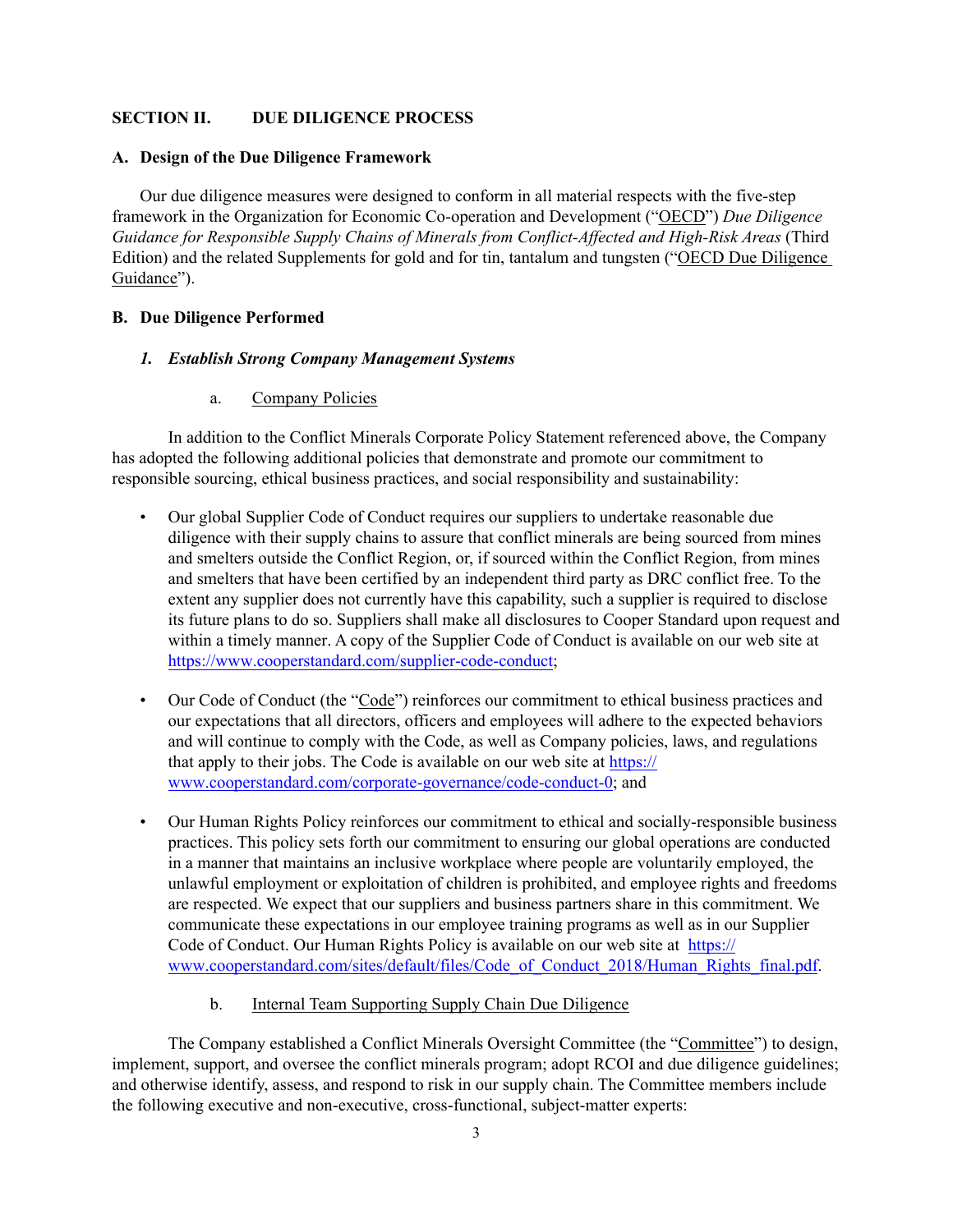- Senior Vice President, Chief Legal Officer & Secretary ("Executive Sponsor")
- Vice President, Global Health, Safety & Environment ("HS&E")
- Director, Supply Chain and Purchasing
- Senior Manager, Global Sustainability & Chemical Compliance, HS&E

The Committee established a "Core Team" to carry out the day-to-day management of the conflict minerals program. The Core Team is responsible for sending CMRTs to our suppliers, collecting and evaluating their responses, following up with suppliers who have provided inadequate or incorrect information, sending reminders to suppliers who have not responded, monitoring and tracking the status of responses, and then rolling up the reports to the Company's customers. The Core Team reports on the status of the conflict minerals program to the Committee through internal communications and/or meetings. The Committee, in turn, reports its findings to the Executive Sponsor, as necessary.

#### c. Establish a System of Controls and Transparency

#### *i. Participation with Industry Groups*

Because we do not have a direct relationship with any SORs, it is difficult to identify actors upstream from our direct suppliers. Therefore, we engage and actively cooperate with other major manufacturers in the automotive industry with whom we share suppliers or other downstream companies with whom we have a business relationship. We support the RMI as a paid member. The RMI has designed and manages the Responsible Minerals Assurance Process ("RMAP") to identify the SORs that process 3TG minerals and independently audits those smelters and refiners to validate those that source only conflict-free 3TG minerals. Through our membership, we have benefited from access to RCOI and smelter validation data, information regarding sourcing initiatives and regulatory developments, and valuable tools, such as the CMRT, and other resources that we use to enhance our conflict minerals program. Through our membership in the RMI, we have also joined the Smelter Engagement Team. Through our membership with RMI, we also support the ITRI Tin Supply Chain Initiative (iTSCi) program, which provides an in-region verification and due diligence system and whose efforts are monitored and reported on in the RMI monthly meeting.

We engage with and actively participate as a member of several other industry associations, particularly the Automotive Industry Action Group ("AIAG"). We are also represented on AIAG's Conflict Mineral Work Group. The initiatives of AIAG and its Conflict Minerals Work Group include efforts to improve supply chain transparency and compliance with the conflict minerals reporting requirements; development of best practices for conducting due diligence, supply chain engagement and reporting; development of common standards and reporting tools; engagement with SORs to promote conflict-free validation programs; and provision of training and awareness.

We also actively participate, as a paid member, in the Manufacturers Alliance for Productivity and Innovation ("MAPI"), including MAPI's Sustainability Council, which provides us, among other things, with the opportunity to learn how manufacturers outside of the automotive industry are identifying and mitigating risk in the supply chain and further improve our due diligence and reporting practices.

## *ii. Digital Information Sharing*

Through our membership with RMI, we support extending digital information-sharing systems. Membership in RMI gives us access to RCOI data associated with facilities that are validated through the RMAP and that data provides access to 3TG sourcing countries, which can support companies' decisions and disclosures to affirmatively support responsible sourcing from conflict-affected and high-risk areas.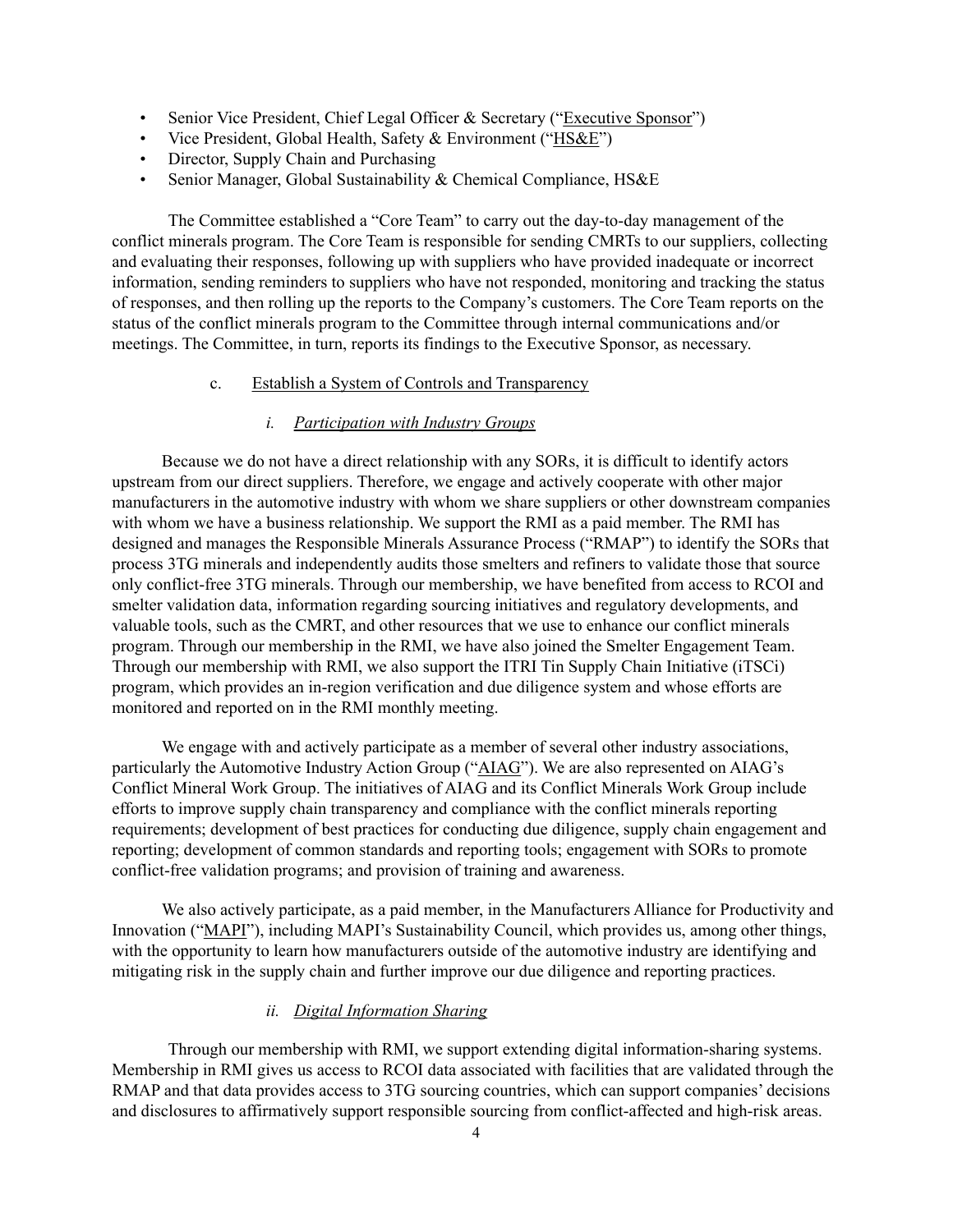Our membership also provides us with access to the RMI Smelter Database, which contains information about companies in the 3TG supply chain. It also provides us with access to insight, tips, and a likeminded community of industry professionals and issue experts. We are able to get the latest information about the developments on regional issues, various sourcing initiatives, regulatory schemes, and more. We use the various tools and resources provided by RMI, including the CMRT used by companies from a wide range of industries to disclose and communicate about smelters in their supply chains.

Many manufacturers, including us, use the iPoints Conflict Minerals Platform ("IPCMP"), a tool available online that supports digital information sharing. It allows companies to gather, review, and respond to information requests up and down the supply chain, and enables companies to fulfill the requirements of collecting, managing, aggregating, and reporting conflict minerals information for their customers and government and regulatory agencies. IPCMP also maintains a list of smelters/refiners, which is continuously updated according to information made available through RMI.

We urge our suppliers to join IPCMP to submit responses, send and receive communications during the disclosure process, and in general to increase the speed and accuracy of the conflict minerals reporting process. We also give suppliers an option to submit their information through email if they do not want to use IPCMP. The information is extracted from the email and entered into IPCMP manually and matched to our original request.

# d. Strengthen Company Engagement with Suppliers

In the main, our contracts with customers and suppliers are long-term and cannot be modified until renewal, and in some cases, our customer contracts are "directed-source" contracts, meaning we are required to use those suppliers selected by our customer. Therefore, we do not have meaningful leverage over upstream suppliers or others in the supply chain except through our membership in organizations such as RMI.

Through our paid membership with RMI, we have the opportunity to shape industry response to conflict mineral reporting requirements and other expectations from stakeholders. It allows us to have access to insight, tips, and a like-minded community of industry professionals and issue experts developing solutions by companies for companies. We also benefit from facilitated engagement with stakeholders, including civil society organizations, socially responsible investor groups, governments, and multilateral institutions to ensure our company has all the relevant perspectives to help us make choices about our supply chain practices.

As stated above, we have also adopted a Supplier Code of Conduct, which reinforces our expectation that our suppliers will undertake reasonable due diligence with their supply chains to assure that conflict minerals are being sourced from mines and smelters outside the Conflict Region or, if sourced within the Conflict Region, from mines and smelters that have been certified by an independent third party as DRC conflict free. To the extent any supplier does not currently have this capability, we require our suppliers to disclose their future plans to do so. Suppliers are required to make all disclosures to Cooper Standard upon request and within a timely manner.

# e. Grievance Mechanism

Employees and suppliers can report violations of our policies on a confidential basis through an independent third-party service called Ethics Point. There are a number of ways to make a report, and these are set forth in the Code and are also available at https://www.cooperstandard.com/corporategovernance/speak-integrity.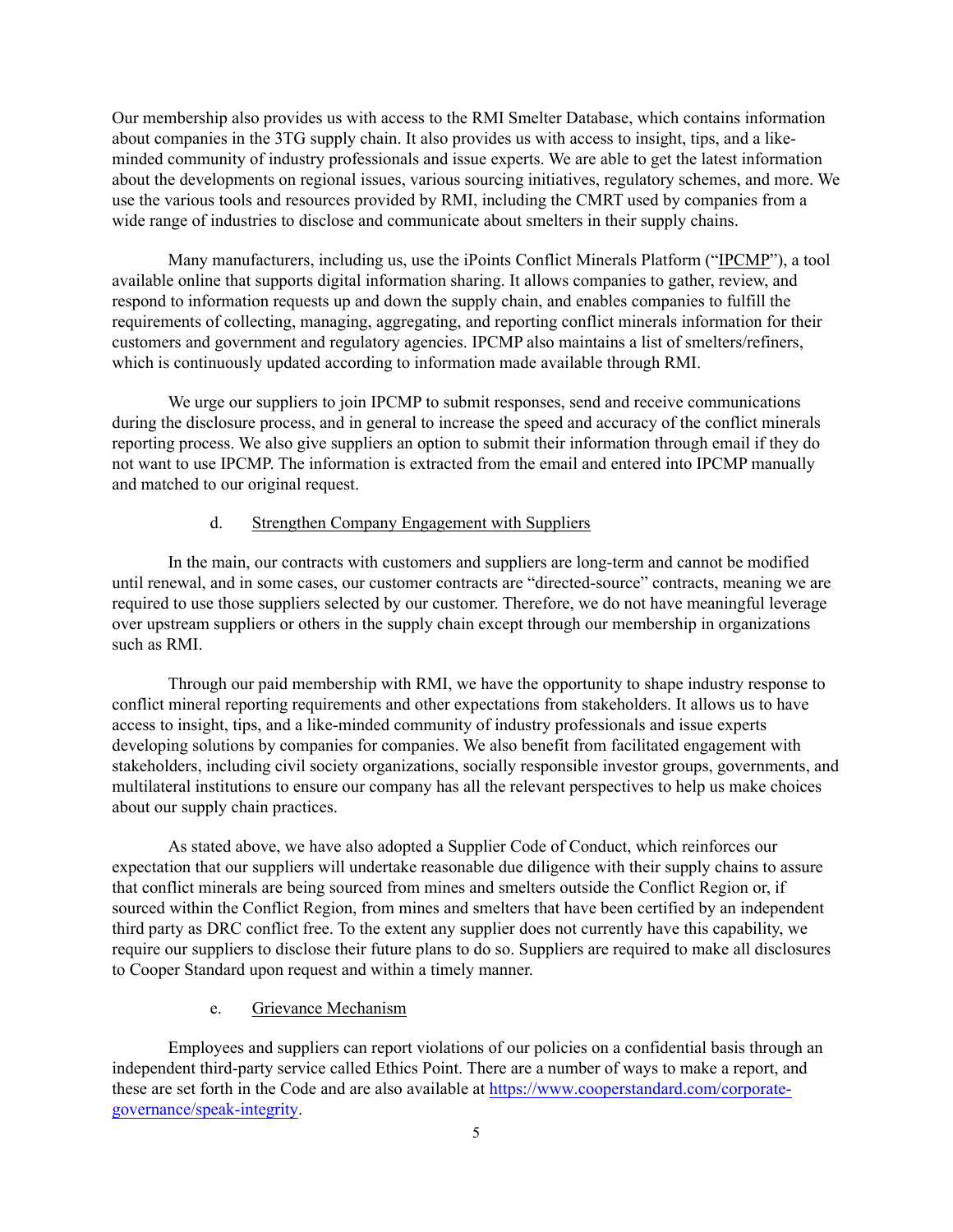#### *2. Identify and Assess Risk in the Supply Chain*

Due to our size, the complexity of our products, the depth, breadth, and constant evolution of our supply chain, and the fact that we are many tiers removed from the SORs, it is impracticable to trace conflict minerals after smelting since the refined metals enter our supply chain as small parts of various components. In order to overcome these practical challenges, we use the CMRT and IPCMP to collect information from our suppliers about the origin and source of the conflict minerals in their supply chains. The red flags generated by IPCMP, as well as the "Guide for Conflict Minerals Reporting to the Automotive Industry" (the "AIAG Guide") published by the AIAG, help us identify and assess risk in the supply chain. By using the foregoing resources, we are able to measure the completeness of the data we receive and keep track of the suppliers, in both number and percentage, who responded with acceptable CMRTs, who provided incomplete or inconsistent responses, or who failed to respond at all. This data also allows us to monitor improvement over the prior years. Through our paid membership with RMI, we help to fund the ability to engage SORs and identify system-level gaps, such as lack of due diligence capacity in certain regions or SORs not participating in industry schemes; identify the scope of the risk assessment of the mineral supply chain; assess whether the SORs have carried out all of the elements of due diligence recommended by the OECD Due Diligence Guidance; and, where necessary, carry out joint spot checks or audits at the mineral smelter or refiner's own facilities.

#### *3. Design and Implement a Strategy to Respond to Identified Risks*

As mentioned above, the Committee has designed a risk management plan through which our conflict minerals management program is implemented, managed, and monitored. The Core Team engages and participates in industry-driven programs, tracks supplier due diligence results, submits reports to our customers, and reports the status of the findings to the Committee . The Committee, in turn, reports its findings to the Executive Sponsor as necessary.

The Core Team conducts RCOI and due diligence on in-scope suppliers using the CMRT and assesses those responses using the AIAG Guide. We urge our suppliers to use IPCMP to submit responses and send and receive communications during the due diligence process. We inform them that written instructions and online training are available through IPCMP'sand AIAG's web site links. We also give suppliers an option to submit their information through email if they do not want to use IPCMP. The information is extracted from the email and entered into IPCMP manually and matched to our original request.

The Core Team analyzes each and every answer for completeness or inconsistencies within the data reported in the template versus the data reported in IMDS. They use the red flags automatically generated within IPCMP and the AIAG Guide to evaluate responses and highlight areas that require additional due diligence. They follow up directly with the suppliers who cannot definitively answer these questions, fail to identify smelters, or who fail to respond at all. They use a system of reminders generated through IPCMP to prompt suppliers to respond, and if necessary we escalate the matter to our buyers who are asked to reach out to their sales contacts to obtain a response.

The Core Team continues in this manner until they are satisfied that the suppliers have conducted their due diligence and have answered all of the questions to the best of their knowledge, information, and belief. By virtue of our paid membership with the RMI, the Core Team is able to validate the accuracy and completeness of the SORs identified by in-scope suppliers by comparing the list of such SORs against the RMI list of processing facilities that have received a "compliant" or other designation under the RMAP. They are also able to monitor whether SORs demonstrated improvement in their due diligence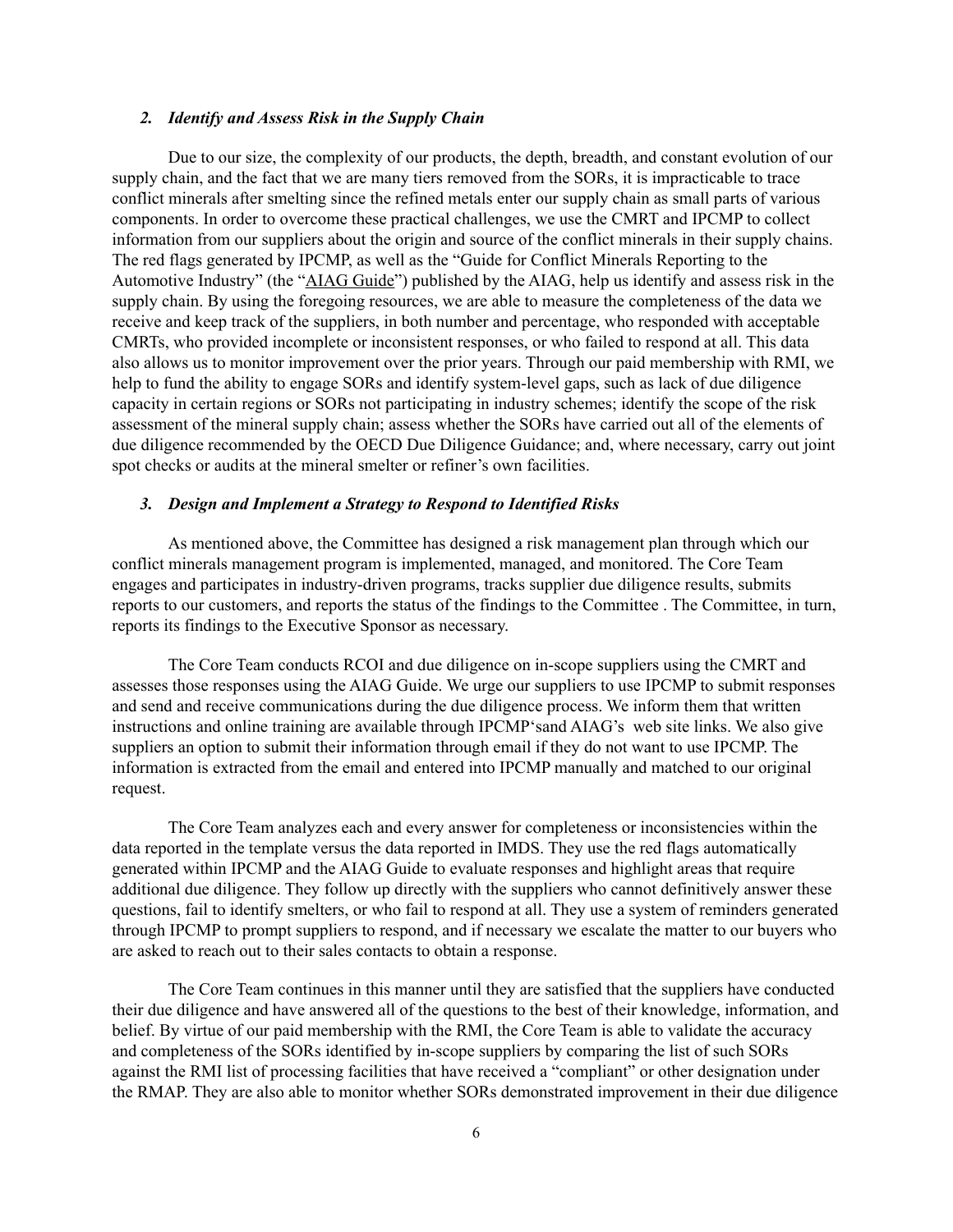practices. Through our membership with RMI, we support the ITRI Tin Supply Chain Initiative (iTSCi) program, which provides an in-region verification and due diligence system and whose efforts are monitored and reported on in the RMI monthly meeting.

# *4. Carry Out Independent Third-Party Audit of Supply Chain Due Diligence at Identified Points in the Supply Chain*

We do not have a direct relationship with SORs and do not perform or direct audits of these entities within our supply chain. However, through our paid membership in RMI, we support smelter audits through RMAP and similar programs.

## *5. Report Annually on Supply Chain Due Diligence*

We report the five steps of OECD due diligence and the results of our supply chain due diligence efforts annually by filing with the SEC a Form SD and a Conflict Minerals Report, if necessary. The Conflict Minerals Reports are posted on our company web site at www.cooperstandard.com/conflictminerals-corporate-policy-statement.

# **SECTION III. DUE DILIGENCE RESULTS**

## *1. Survey Results*

We conducted a survey of 35 in-scope suppliers using the CMRT described in the RCOI section above. We reviewed each response against a number of criteria. These criteria included untimely or incomplete responses, as well as inconsistencies within the data reported in the template versus the data reported in IMDS. We utilized the AIAG Guide and the red flags automatically generated within IPCMP to help us evaluate responses and highlight areas that required additional due diligence. We worked directly with these suppliers to provide acceptable CMRTs.

Of the 35 in-scope suppliers surveyed, 4 were eliminated due to further analysis of our purchasing records. Of the remaining 31 in-scope suppliers, 16 indicated that at least one of the minerals were sourced from the Conflict Region.

### *2. Efforts to Determine Mine or Location of Origin*

We have determined that the most reasonable efforts we can make to determine the mines or locations of origin of the 3TG in our supply chain is by sending CMRTs to our direct suppliers, asking them to obtain this information from their direct suppliers, and so on up the supply chain until we receive acceptable CMRTs; through our paid membership in RMI; and through our participation in the AIAG Conflict Minerals Work Group.

### *3. Smelters or Refiners*

Survey responses identified 286 SORs in our supply chain. We compared them against the list of SORs listed by RMI and determined that 235 of the 286 (or 82.2%) of the smelters identified are recognized as being conflict-free or cooperating in the audit process to become conflict-free. The other 51 SORs identified were flagged by the RMI smelter analysis tool provided to members as requiring outreach, and we sent them letters urging them to participate in the RMAP.